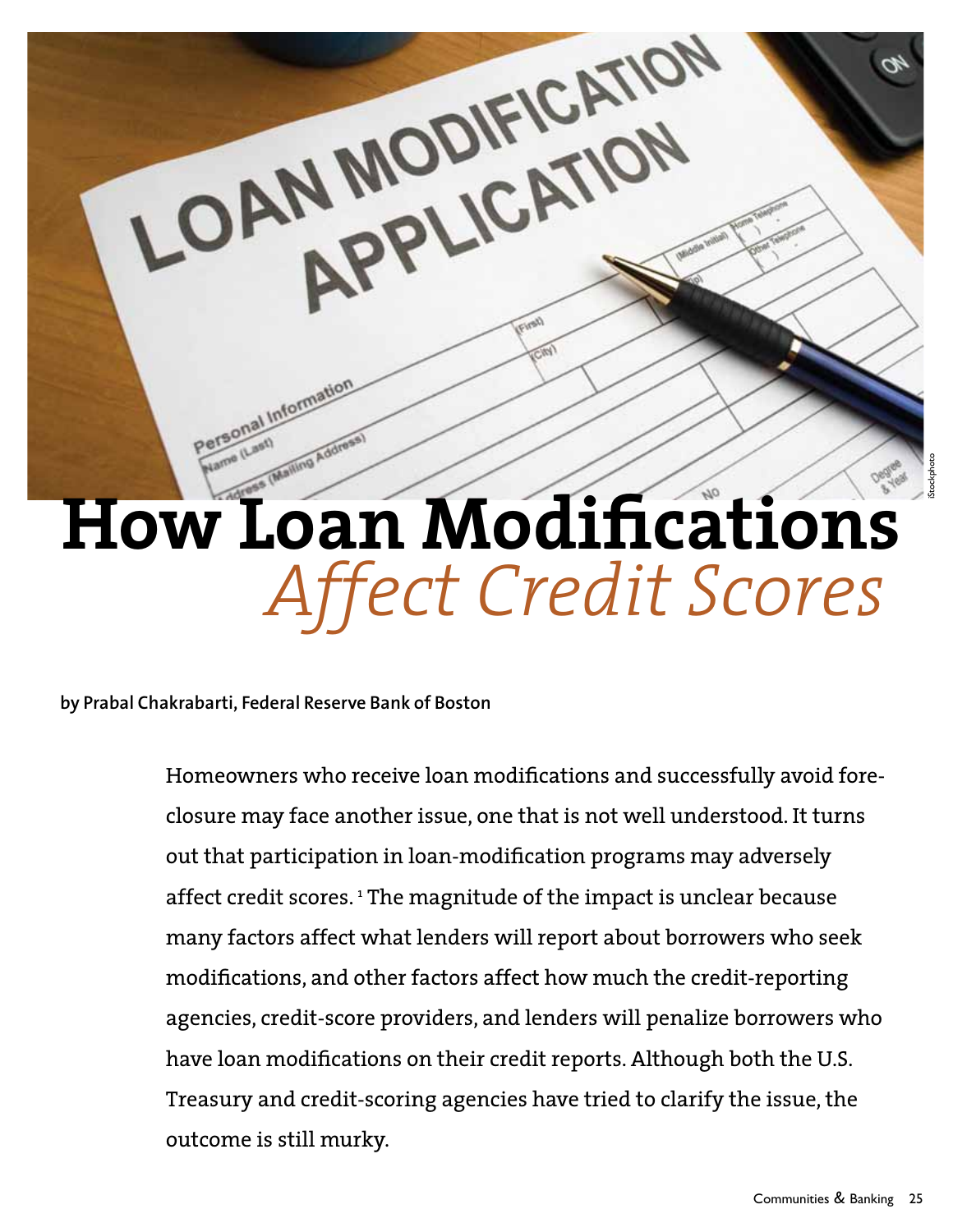

The negative impact of loan modifications first received attention in summer 2009, several months after the start of a Making Home Affordable initiative called the Home Affordable Modification Program (HAMP). Some borrowers who received three-month trial modifications subsequently reported decreases in their credit card limit and increases in credit card interest rates. Others reported being denied car loans. The borrowers speculated that their credit history and credit scores had been negatively affected by participation in the HAMP program.

Borrowers need not be late in their loan payments to qualify for a modification but are eligible if default is reasonably foreseeable. If they have been making mortgage payments on time but are approved for a HAMP modification based on evidence of future distress, they may see an impact on their credit score. In fact, borrowers with credit scores of 720 or above with no history of late payments could see a substantial drop in their credit score—a drop of roughly 70 points.

### **A Borrower Gets a Shock**

One borrower reported that after being unemployed for six months, he took a new job at about one-third less pay. As a result,

he and his wife were in poor financial shape. Moreover, they had been struggling since taking out a second mortgage to pay off

# **Borrowers with credit scores of 720 or above with no history of late payments could see a substantial drop in their credit score.**

debt and medical bills. Late in 2009, he went searching for a used vehicle and was approved for 30 days for a \$2,000 loan if he found something. The 30-day period ran out before he found a suitable car. When he went to reapply, he was stunned to learn that he was denied as a result of the new information reported about his participation in the HAMP.<sup>2</sup> What happened?

Prior to November 2009, most lenders were telling the credit-reporting agencies (Equifax, Experian, and TransUnion) that borrowers in the HAMP were being coded as "making partial payment," a standard set by the Consumer Data Industry Association. According to the U.S. Treasury

Department, the creditscore penalties for those who sought loan modifications varied, ranging from 30 points to 100 points.

According to Fair Isaac Corporation (FICO), the company behind the FICO credit score, the penalty varied depending on the borrower's previous credit history.3 The main purpose of scoring agencies' and lenders' credit modeling is to predict an applicant's repayment behavior. Lenders use credit scores to gauge the risk of lending to a borrower and to price that risk appropriately.

Surprisingly, the penalty tended to be *larger* for a borrower who had never been delinquent with a payment. If the borrower was delinquent prior to receiving a trial modification*,* the credit score would

already have dropped considerably (for example, if the borrower was being reported as "pays more than 60 days late"), and the additional effect of making partial payment would be moderate.

## **A New Code**

After the U.S. Treasury recommended that the industry address the issue, the Consumer Data Industry Association created a new code designed to signify participation in the Making Home Affordable program. It is too soon to know whether the code "making payments under government modification plan" causes a negative prediction of repayment in the scoring models. It is meant to be retroactive and replace partial-payment codes for borrowers in loan-modification programs. The change should keep borrowers in good standing from being penalized for entering the modification program, but there is no guarantee. As of this writing, the FICO scoring model ignores the new code, so the overall effect of participating in the program is neutral.

Moreover, although it may be the most well known, the Fair Isaac model is not the sole credit-scoring model. Other models exist, including the VantageScore by VantageScore Solutions LLC, a joint venture of the three credit-reporting agencies. The